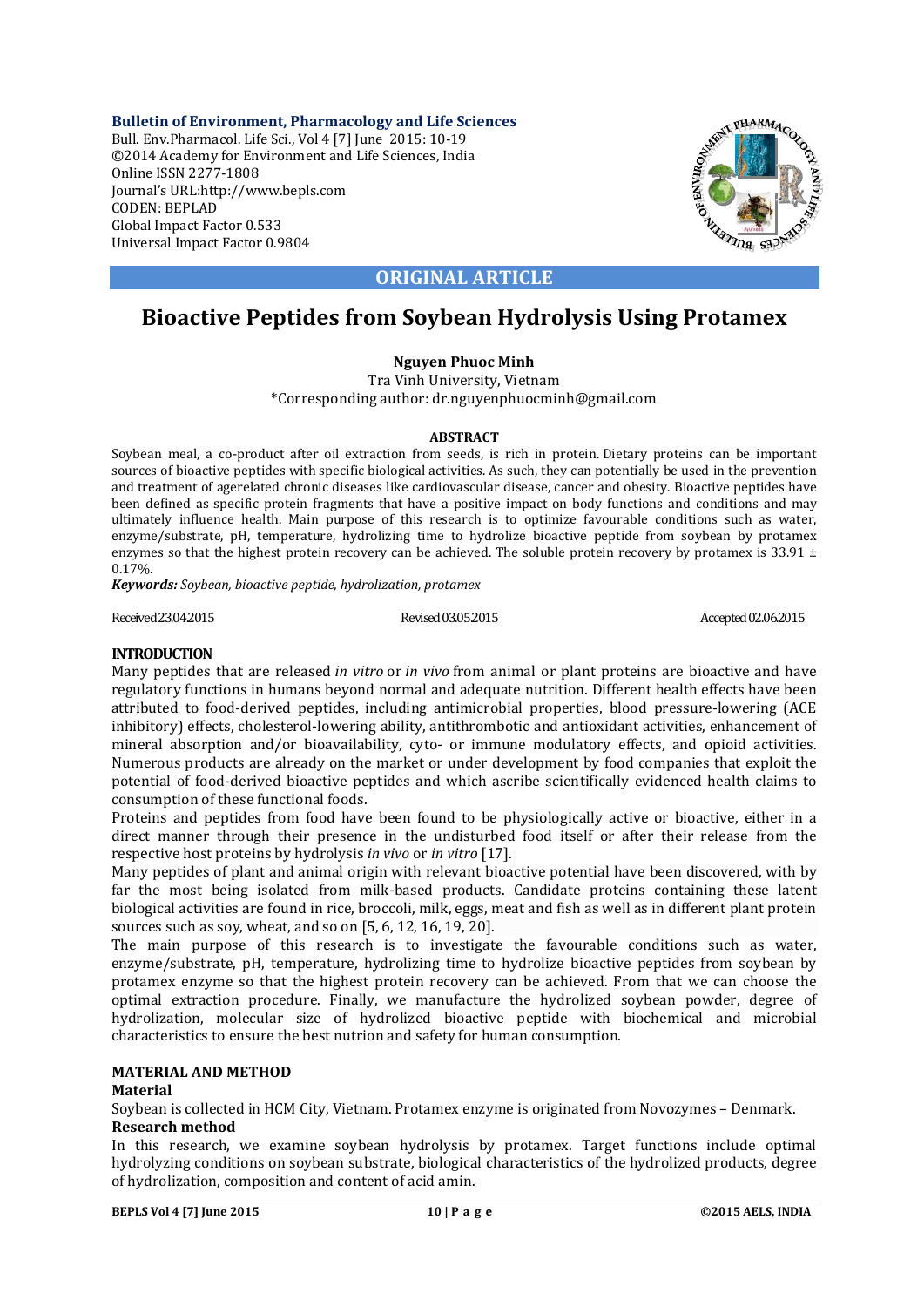



# **Table 1. Target functions to investigate during soybean protein hydrolysis**

| <b>Examined functions</b><br><b>Fixed functions</b> |                                                       | <b>Target</b><br>functions                                                                                                                           |                             |
|-----------------------------------------------------|-------------------------------------------------------|------------------------------------------------------------------------------------------------------------------------------------------------------|-----------------------------|
| Soybean : water                                     | 1.0:3.0, 1.0:3.5,<br>1.0:4.0, 1.0:4.5<br>1.0:5.0(w/w) | Ratio of enzyme: substrate 1%<br>pH <sub>7</sub><br>Temperature 50 <sup>o</sup> C<br>Time 180 minutes                                                | Soluble protein<br>recovery |
| Ratio of enzyme/<br>substrate                       | 0; 0.5; 1.0; 1.5;<br>2.0; 2.5 (%)<br>w/w              | Ratio of soybean : water in the previous experiment<br>pH 7<br>Temperature 50°C<br>Time 180 minutes                                                  |                             |
| pH                                                  | 5.0; 5.5; 6.0;<br>6.5; 7.0                            | Ratio of soybean : water in the previous experiment<br>Ratio of enzyme: substrate in the previous experiment<br>Temperature 50°C<br>Time 180 minutes |                             |
| Temperature                                         | 40, 45, 50, 55,<br>60 $(C)$                           | Ratio of substrate concentration, enzyme: substrate, pH in the previous<br>experiments.<br>Time 180 minutes                                          |                             |
| <b>Time</b>                                         | 60, 90, 120,<br>150, 180, 210<br>(minutes)            | Ratio of soybean: water, enzyme: substrate, pH, temperature in the previous<br>experiments.                                                          |                             |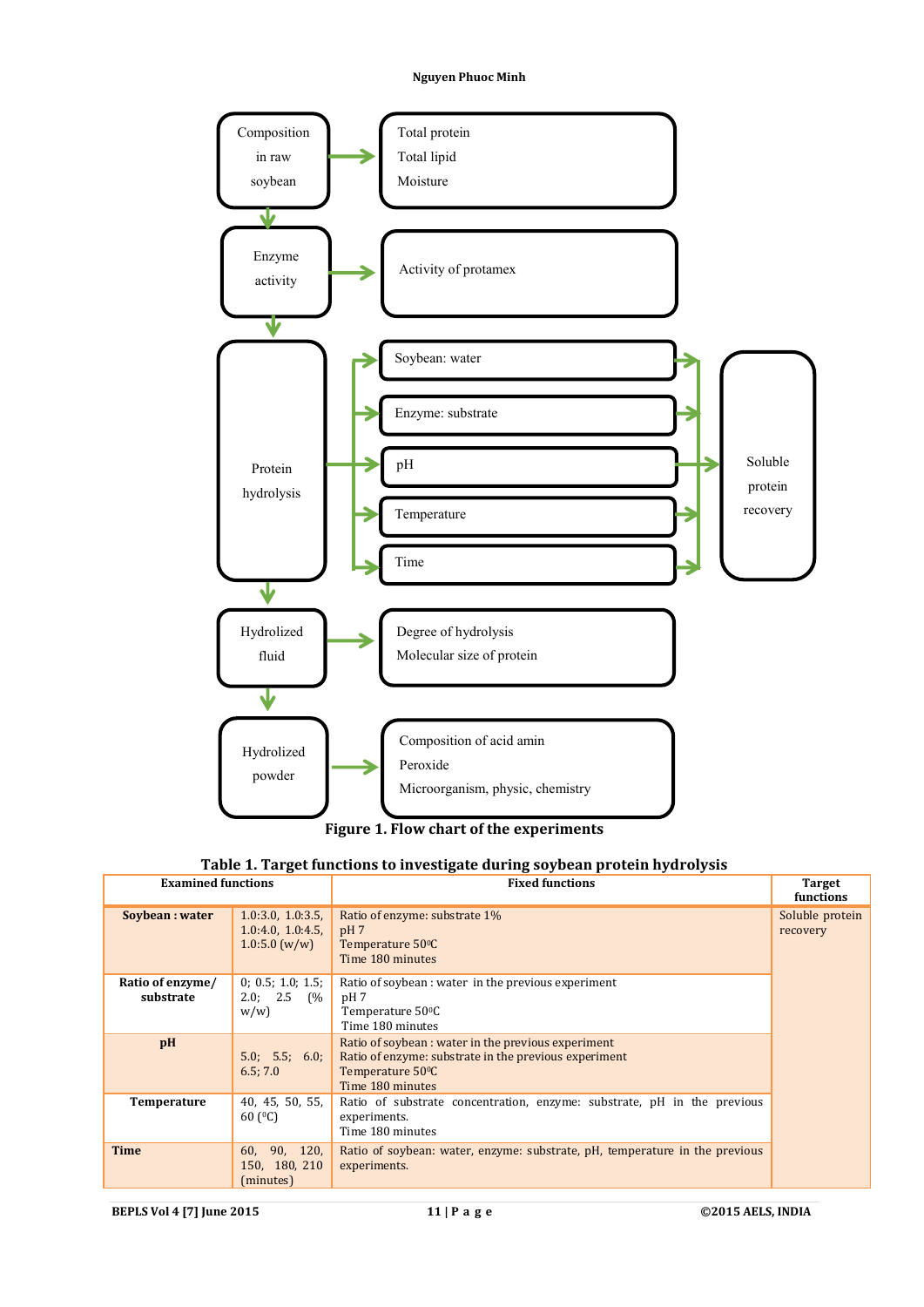# **Testingmethod**

We determine the total protein by Kieldahl method; the moisture content by drying to constant weight; the total lipid by Sholext method; peroxit value by titration; the total soluble protein by Lowry method ; the degree of hydrolysis by comparing the linkage of cut peptides with the total linkage of peptides; molecular size by electrophoresis (SDS-PAGE); protease activity by Anson method; acid amin by gas chromatography GC-FID (EZ-Faast); microorganism: *E. Coli (*TCVN 5518 -1: 2007*), S. aureus (*TCVN 4830 - 1: 2005*), L. monocytogenes (*TCVN 7700 – 2: 2007*), Salmonella (*TCVN 4829: 2005*).*

# **Statistical analysis**

All data are processeed by ANOVA, Statgraphics, RSM (Response Surface Method) on Modde 5.0.

# **RESULT & DISCUSSION**

# **Composition on soybean**

# **Table 2. Composition in raw soybean**

| <b>Parameter</b> | Calculated on wet basic (%) | Calculated on dry basic (%) |
|------------------|-----------------------------|-----------------------------|
| Moisture         | 11.8                        | -                           |
| Total protein    | 33.3                        | 37.76                       |
| Total lipid      | 10 27                       | 11 64                       |

From the above table, soybean has protein content 37.76% on dry basic. Moisture in soybean is 11.8% which is adequated for investigation.

# **Activity of protamex**



#### **Table 3. Calibration curve of Tyrosine**

|        | Table 4. Protamex activity before and after investigation |                   |  |  |  |
|--------|-----------------------------------------------------------|-------------------|--|--|--|
|        | Equivalent mol Tyrosin (µmol/Ml)                          | Activity $(UI/g)$ |  |  |  |
| Before | 0.1222                                                    | 1072.3            |  |  |  |
| After  | 0.1217                                                    | 1067.2            |  |  |  |

During experiments, enzyme activity should be examined carefully as well as protected from light, high temperature, air etc.

| Table 5. Albumin concentration (mg/ml) |
|----------------------------------------|
|----------------------------------------|

| <b>Optical density OD</b> | $10000$ seems all the soliton above $\lfloor m, m \rfloor$<br>0.158 | 0.222 | 0.27 | 0.329 | 0.372 | 0.431 |
|---------------------------|---------------------------------------------------------------------|-------|------|-------|-------|-------|
| Albumin (mg/ml)           | 0.02                                                                | 0.04  | 0.06 | 0.08  | 0.10  | 0.12  |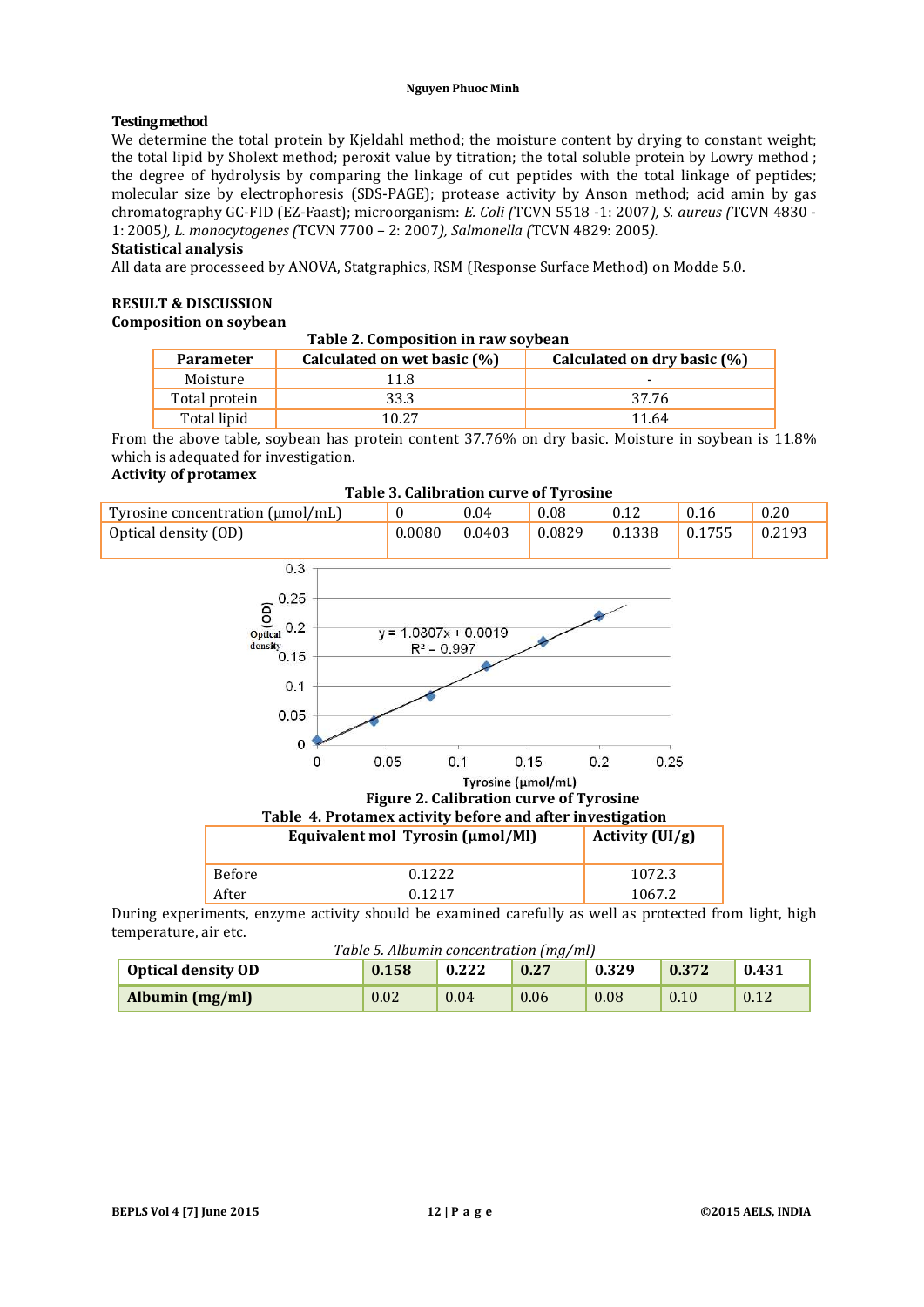

**Figure 3. Albumin calibration curve**





**Figure 4. Effect of soybean:water to protein hydrolysis by protamex.** From above result, we choose soybean: water  $(1:4.5, w/w)$  to get the highest protein recovery. *Effect of enzyme/ substrate*



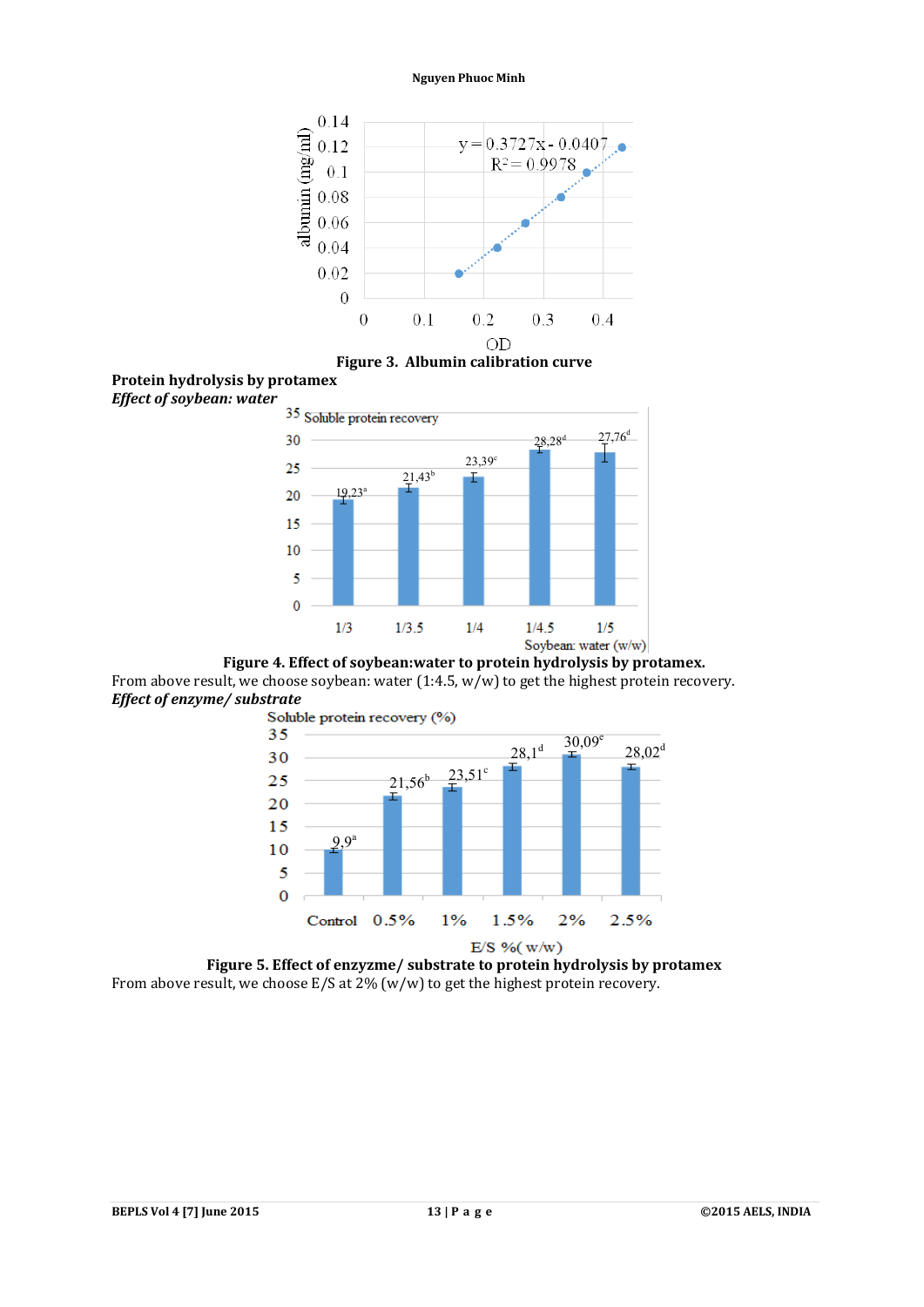# *Effect of pH to protein hydrolysis*



**Figure 6. Effect of pH to protein hydrolysis by protamex** pH 7 is optimal for enzyme activity so we choose this value for further research. *Effect of hydrolysis temperature* 



The optimal temperature is 55°C for enzyme activity so we choose this value for further research. *Effect of hydrolysis time*





# **Screening the impact factor and optimizing the hydrolysis by protamex** *Screening the impact factor by model Plackett – Burman*

From above experiments, we draw out some optimal hydrolysis parameters such as soybean: water, 1.0:4.5; enzyme: substrate, 2.0%; pH: 7; temperature: 55oC; time: 180 minutes. We conduct the Plackett – Burman model with above five factors in 12 experiments to screen the factors impact to the soluble protein recovery. In Plackett – Burman model, we examine the adjacent value of impact peak at the high (+1) and low (-1). By examining the hydrolyzing conditions of 5 impact factors soybean : water  $\in$  [4;5], core 4.5%; enzyme : substrate  $\in$  [1;2], core 1.5%; pH  $\in$  [6.5;7.5], core 7; temperature  $\in$  [50;60], core  $55\degree$ C; time  $\in$  [150;210], core 180 minutes; target function is the soluble protein recovery (%).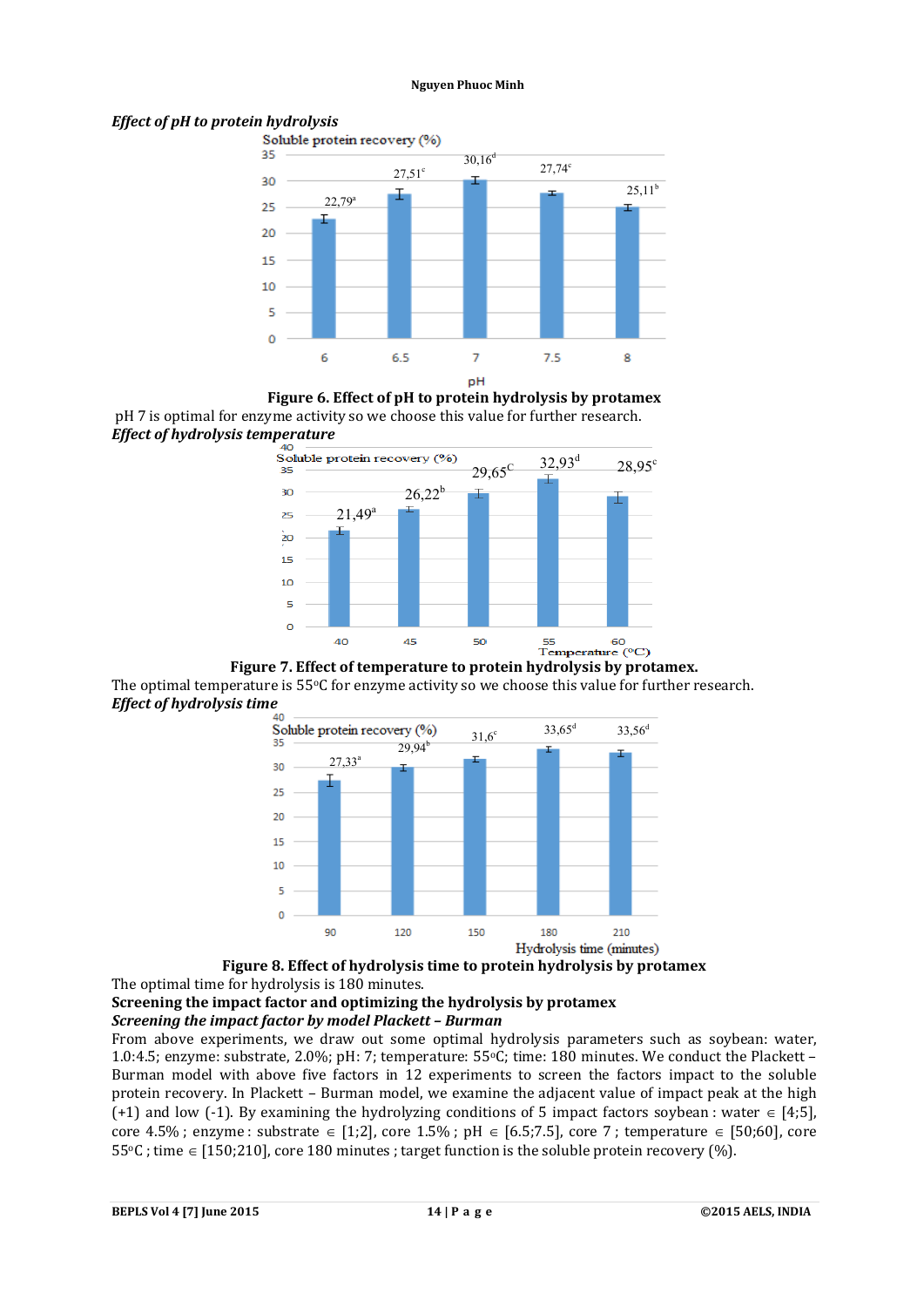| TUDIC OF HULING II<br><b>During moder according to 5 impact factors</b> |             |                |     |             |             |                |       |          |
|-------------------------------------------------------------------------|-------------|----------------|-----|-------------|-------------|----------------|-------|----------|
| Code                                                                    | Soybean:    | <b>Enzyme:</b> | pH  | Temperature | <b>Time</b> | <b>Soluble</b> | Code  | Soybean: |
|                                                                         | water       | substrate      |     |             |             | protein        |       | water    |
|                                                                         |             |                |     |             |             | recovery       |       |          |
| $\mathbf{1}$                                                            | $+ - - - +$ | 5              | 1.5 | 6.5         | 50          | 210            | 0.208 | 21.346   |
| 2                                                                       | $- - + - -$ | $\overline{4}$ | 1.5 | 7.5         | 50          | 150            | 0.201 | 19.659   |
| 3                                                                       | $-+--+$     | $\overline{4}$ | 2.5 | 6.5         | 50          | 210            | 0.225 | 25.097   |
| $\overline{4}$                                                          | $- - + - +$ | $\overline{4}$ | 1.5 | 7.5         | 50          | 210            | 0.215 | 22.900   |
| 5                                                                       | $++++-$     | 5              | 2.5 | 7.5         | 50          | 150            | 0.212 | 21.911   |
| 6                                                                       | $++---$     | 5              | 2.5 | 6.5         | 50          | 150            | 0.226 | 24.896   |
| 7                                                                       | $+ - + + +$ | 5              | 1.5 | 7.5         | 60          | 210            | 0.228 | 25.322   |
| 8                                                                       | $--- + -$   | $\overline{4}$ | 1.5 | 6.5         | 60          | 150            | 0.229 | 25.535   |
| 9                                                                       | $+++++$     | 5              | 2.5 | 7.5         | 60          | 210            | 0.246 | 29.159   |
| 10                                                                      | $- + + + -$ | $\overline{4}$ | 2.5 | 7.5         | 60          | 150            | 0.261 | 32.356   |
| 11                                                                      | $-+ - + +$  | 4              | 2.5 | 6.5         | 60          | 210            | 0.256 | 31.290   |
| 12                                                                      | $+ - - + -$ | 5              | 1.5 | 6.5         | 60          | 150            | 0.224 | 24.469   |

**Table 6. Plackett – Burman model according to 5 impact factors**

*Table 7. Impact factor of the examined functions in Plackett – Burman model by protamex*

|      |        | <b>Impact factor</b> | Impact value | Reliability |
|------|--------|----------------------|--------------|-------------|
|      |        | Temperature          | 6.17         | $0.0008*$   |
|      |        | Enzyme/substrate     | 4.87         | $0.0028*$   |
|      |        | Soyeban: water       | $-1.86$      | 0.1124      |
|      |        | pΗ                   | 1.20         | 0.2751      |
| From | matrix | Time                 | $-0.25$      | 0.8085      |

Plackett – Burman we get the protein recovery 19.656% to 32.356%. Among impact factors, temperature has the strongest impact to the soluble protein recovery (6.17) following enzyme / substrate (4.87). Time, soybean: water and pH have not many influences to the soluble protein recovery. From above results, we optimize two factors (enzyme/ substrate and temperature) with the soluble protein recovery as the target function according to RSM - CCC model on Modde 5.0.

# *Optimize the hydrolysis by the experimental planning matrix*

Experiment is conducted in the same two factors enzyme  $(X_1)$  and hydrolysis temperature  $(X_2)$ . From that we draw out the rule of these impacts to the soluble protein recovery (Y%). From this basic, we choose the optimal value for each factor.

Numbers of experiments are  $3^2 = 9$ , in which there is one experiment in core. The core experiment is performed in triplicate to verify the significance of these ratios in the regression equation.

| . .<br><b>No</b> | o<br>Root       | $X_1$ | $X_2$ | Y      |
|------------------|-----------------|-------|-------|--------|
| $\mathbf{1}$     | M1              | 2.0   | 48    | 25.165 |
| $\mathbf{2}$     | M <sub>2</sub>  | 1.5   | 50    | 24.529 |
| 3                | M <sub>3</sub>  | 2.5   | 50    | 28.554 |
| 4                | M4              | 1.3   | 55    | 24.529 |
| 5 <sup>5</sup>   | M <sub>5</sub>  | 2.7   | 55    | 29.825 |
| 6                | M6              | 2.0   | 55    | 33.214 |
| $\overline{7}$   | M <sub>7</sub>  | 2.0   | 55    | 33.85  |
| 8                | M <sub>8</sub>  | 2.0   | 55    | 34.273 |
| 9                | M <sub>9</sub>  | 1.5   | 60    | 28.766 |
| 10               | M <sub>10</sub> | 2.5   | 60    | 27.495 |
| 11               | M11             | 2.0   | 62    | 28.130 |

**Table 8. The experimental planing matrix of two factors and hydrolysis by enzyme protamex**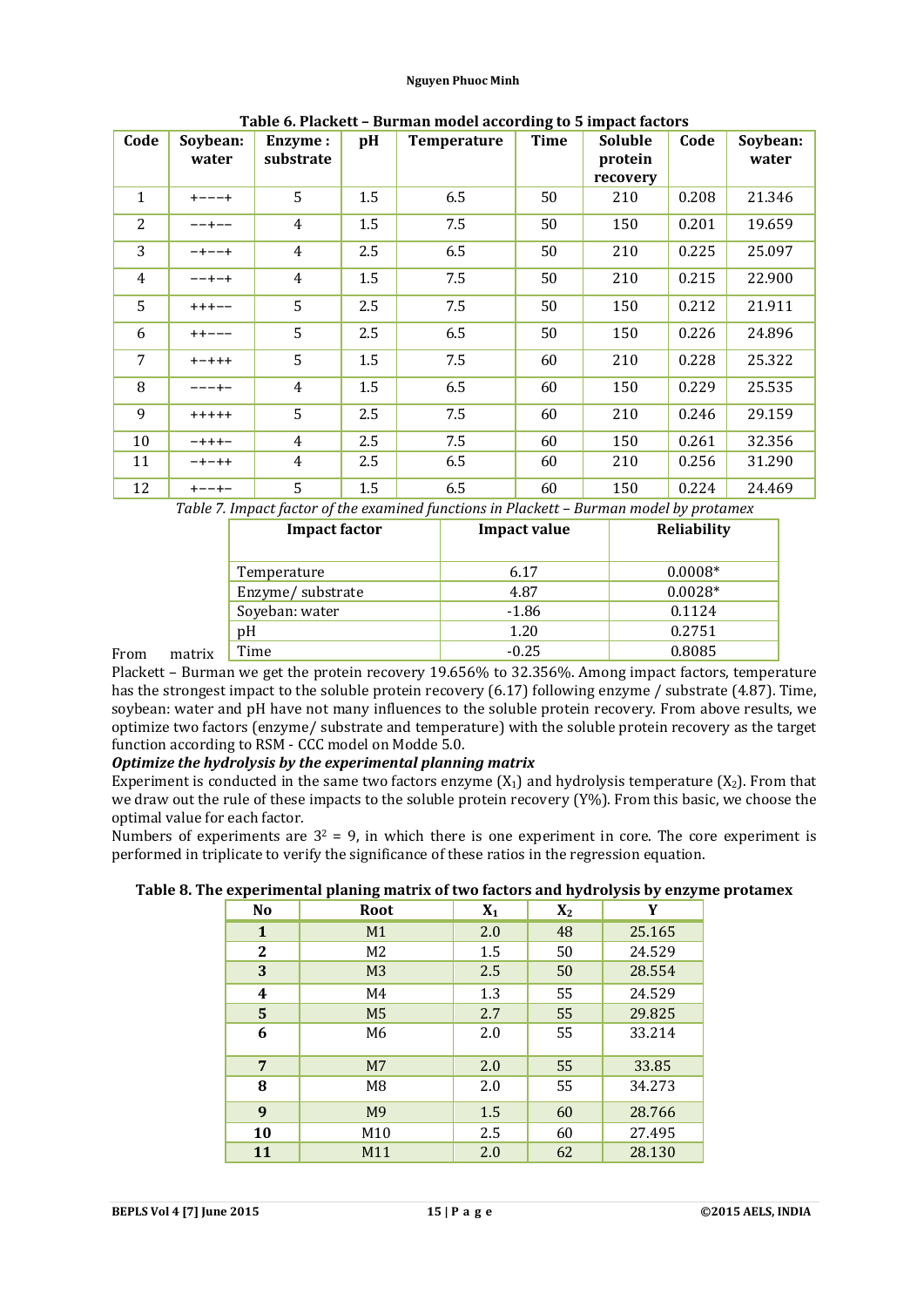| Y               | <b>Value the</b><br>regression<br>equation | <b>Standard</b><br>deviation | P        | Conf. $int(\pm)$ |                  |
|-----------------|--------------------------------------------|------------------------------|----------|------------------|------------------|
| <b>Constant</b> | 33.8113                                    | 0.392035                     | 3.97E-09 | 1.00776          |                  |
| $X_1$           | 0.602418                                   | 0.220611                     | 0.041247 | 0.567099         | Accepted         |
| $X_2$           | 0.926083                                   | 0.220611                     | 0.008507 | 0.567099         | Accepted         |
| $X_1^*X_1$      | $-1.38421$                                 | 0.173948                     | 0.000505 | 0.44715          | Accepted         |
| $X_2^*X_2$      | $-2.41133$                                 | 0.173948                     | 3.51E-05 | 0.44715          | Accepted         |
| $X_1^*X_2$      | $-1.27075$                                 | 0.382109                     | 0.020879 | 0.982244         | Accepted         |
| $N = 11$        | $Q^2 =$                                    |                              | 0.865    | Cond. $no. =$    | 3.8788           |
| $DF = 5$        | $R^2 =$                                    |                              | 0.979    | $Y-miss =$       | $\boldsymbol{0}$ |
|                 | $R^2$ Adj. =                               |                              | 0.958    | $RSD =$          | 0.7642           |
|                 |                                            |                              |          | Conf. lev. $=$   | 0.95             |

**Table 9. Values of the regression equation by protamex**

From above data, we draw out the regression equation to express the correlation between enzyme concentration and temperature to hydrolysis.

 $Y = 33.81 + 0.6X_1 + 0.93X_2 - 1.38X_1^2 - 2.41X_2^2 - 1.27X_1X_2$ 

The regression equation is expressed on 3 dimensional axis and response surface.



**Figure 9. Effect of protamex concentration and temperature during hydrolysis to the soluble protein recovery in 3-dimension view**

From the regression equation we see that the enzyme/ substrate  $(X_1)$  and hydrolysis temperature  $(X_2)$ affect to the hydrolysis degree. Optimal results of the regression equation are as follow: enzyme/ substrate: 2.1327 %(w/w); hydrolysis temperature: 55.4687 °C ; hydrolysis time: 180 minutes; soybean: water: 1.0/ 4.5 (w/w); pH: 7. From calculation, the soluble protein recovery is estimated at 33.92%. However, in three replications we get the soluble protein recovery  $33.91 \pm 0.17$ %. **Degree of hydrolysis**

|  | Table 10. Degree of hydrolysis by protamex |
|--|--------------------------------------------|
|  |                                            |

| Enzyme   | Degree of hydrolysis | Average            |
|----------|----------------------|--------------------|
|          | 15.942               |                    |
| Protamex | 14.599               | $15.33 \pm 0.68$ % |
|          | 15.441               |                    |

# **Quality of protein powder** *Molecular size of hydrolized soybean protein powder*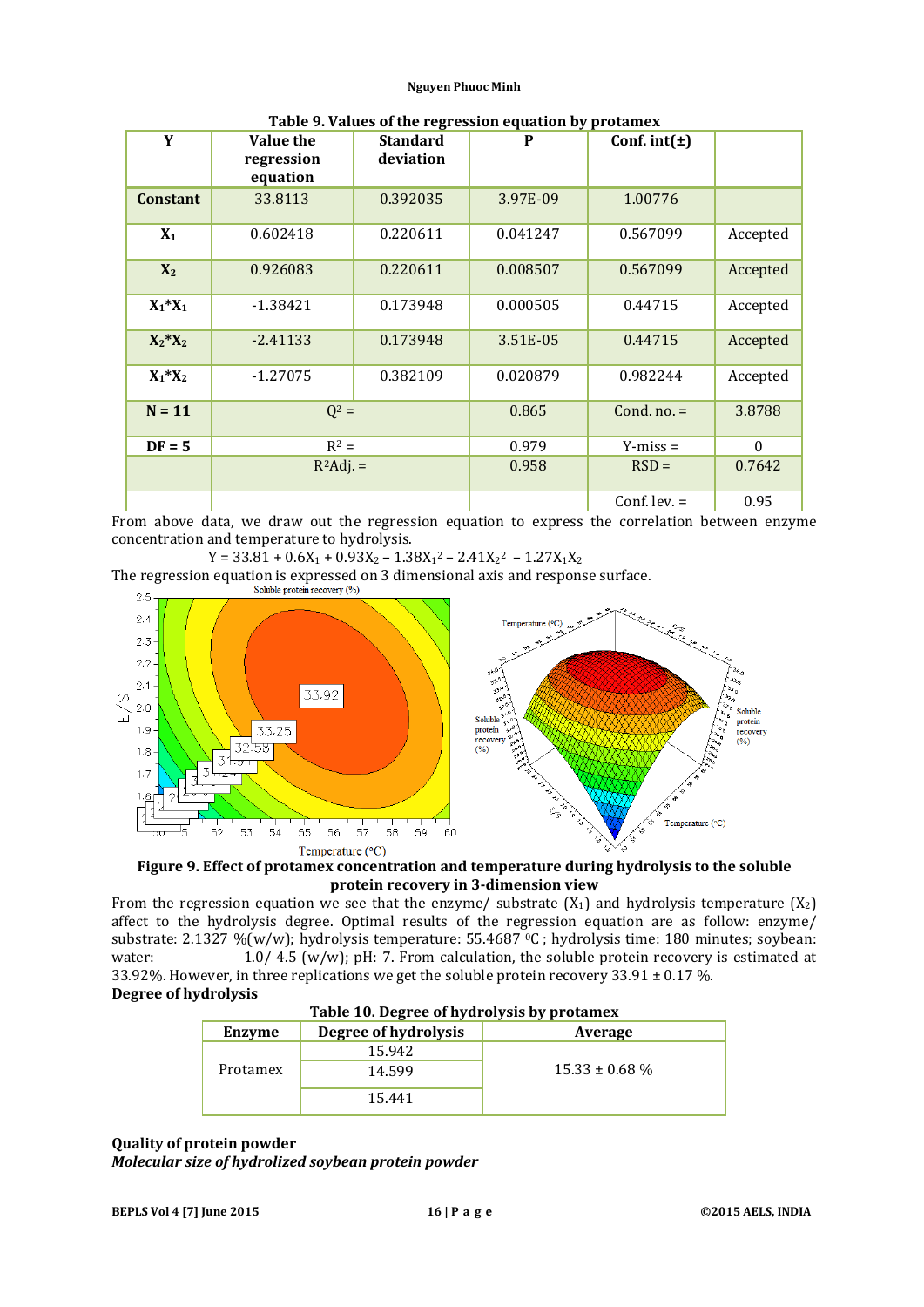By electrophoresis, we see that the molecular size of peptide hydrolized by protamex is below 20kDa. Short peptides entering human body is easily metabolized as functional food [21]. There are several research demonstrated the functional health effect of bioactive peptides. They proved that alcalase can produce many bioactive peptides having anti-oxidation property [22]. After 5 hours of activation in prevention OH $-$  36.43%, ROO $-$  46.24%, to eliminate O<sub>2</sub>. They demonstrated bioactive peptide originated from soybean protein to treat cancer [18]. They showed the short peptides to prevent blood pressure [14]. Bioactive peptides had tiny molecular size effective in absorption [15]. Medium bioactive peptide having molecular size 2-5 kDa was suitable for functional food. Bioactive peptides in size 1-2 kDa was appropriated for sportman or patient [1]. Bioactive peptide below 1kDa was suitable to treat allergy [10]. *Identification and quantification of acid amin in protein powder*

| <b>Acid amin</b>       | Content                  |
|------------------------|--------------------------|
|                        | Enzyme protamex (g/100g) |
| Glycine                | 0.68                     |
| Valine                 | 0.34                     |
| Leucine                | 1.15                     |
| Isoleucine             | 0.31                     |
| Threonine              | 0.49                     |
| Serine                 | 1.05                     |
| Proline                | 1.00                     |
| Aspartic acid          | 1.62                     |
| Methionine             | 0.16                     |
| Trans-4-Hydroxyproline | 0.07                     |
| Acid glutamic          | 2.00                     |
| Phenylalanine          | 0.82                     |
| Lysine                 | 1.29                     |
| Histidine              | 0.62                     |
| Tyrosine               | 0.20                     |
| Cystine (C-C)          | 0.05                     |
| Glycine                | 0.68                     |
| Valine                 | 0.34                     |
| Total acid amin        | 12.47                    |

**Table 11. Acid amin content in soyeban protein powder hydrolized by protamex**

Acid amin in protein powder is analyzed by gas chromatography (GC/FID). Protein powder from soybean contains 20 kinds of acid amin necessary for direct consumption. Acid amin irreplacable (Val, Leu, Ile, Thr, Met, Phe, Lys) having the high percentage 33.8% regarding to protamex. So the hydrolized protein powder by proteamex was appropriated as supplementation for patient [8]. Branch acid amin originated from alcalase had leucine 0.96g/100g, isoleucine 0.44g/100g, valine 0.46g/100g equivalent to leucine: isoleucine: valine at 2:1:1. They examined the branch acid amin of leucine: isoleucine: valine at ratio 0.5:1:1, 1:1:1, 2:1:1 and 4:1:1 [3]. They found that the optimal ratio for the branch acid amin of leucine: isoleucine: valine as 1:1:1 and 2:1:1. Leucine, isoleucine and valine were investigated to prevent liver cancer [4, 13, 23] and food nutrition for patient [3]. Bioactive peptide can be considered as a good food source for enteral tube feeding [11].

# *Physio-chemical characteristics of the hydrolized protein powder*

# **Table 12. Physio-chemical characteristics of the hydrolized protein powder by protamex**

| <b>Testing parameter</b> | <b>Enzyme protamex</b> |
|--------------------------|------------------------|
| Lipid                    | 3.67%                  |
| Carbohydrat              | 69.2%                  |
| <b>Total</b>             | 60.9%                  |
| <b>Moisture</b>          | 3.22%                  |
| Protein                  | 22.9%                  |
| Peroxide                 | Not detected           |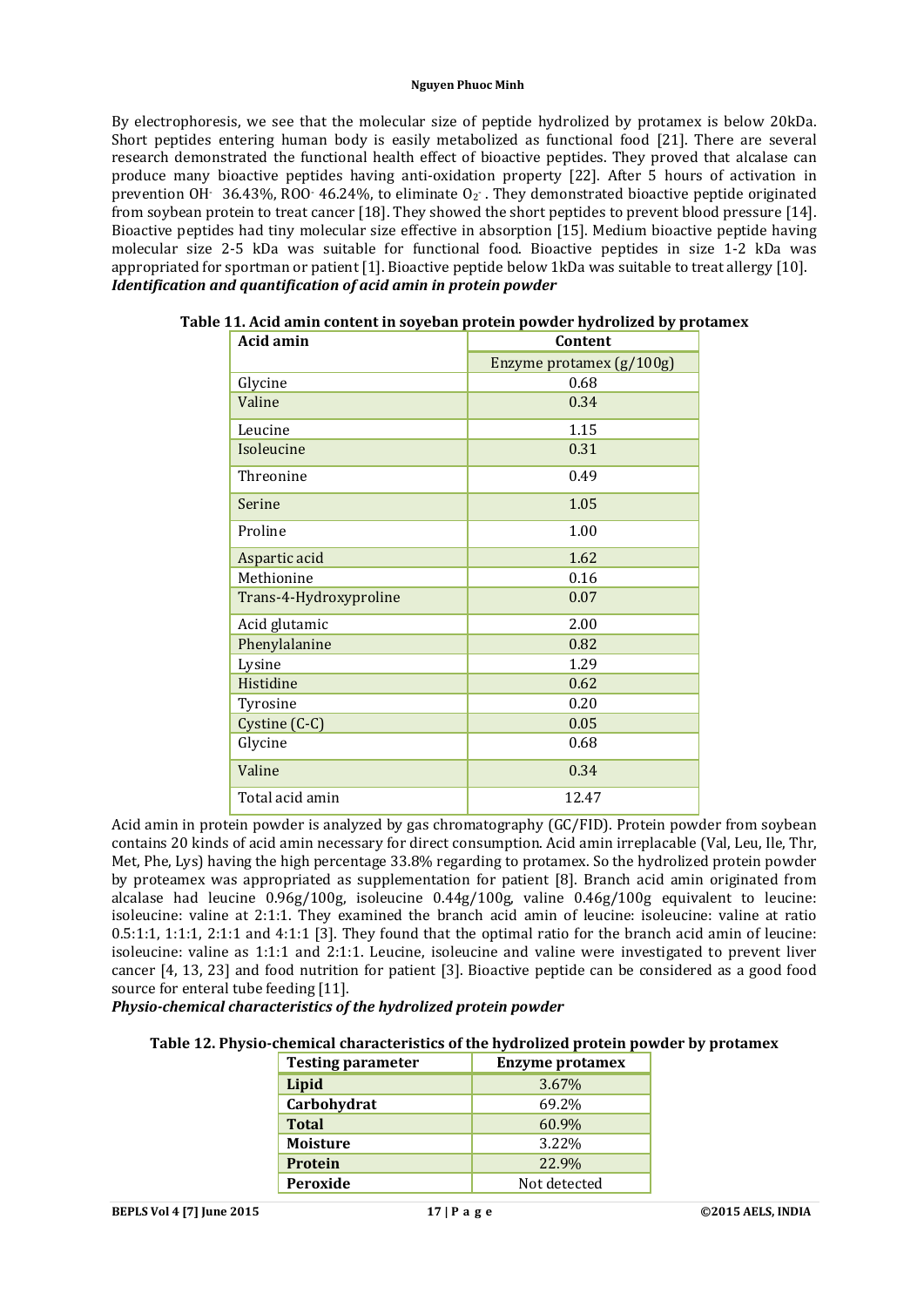The hydrolized protein powder has low moisture content 3.9% and 3.22% so that is ideal for storage. According to TCVN 5-2/2010, moisture in protein powder should be below 5%. Lipid content 2.25% and 3.67% are quite low. Comparing to TCVN 5-2:2010/BYT lipid content should be 1.5 to 2.6%. Peroxide is in limit 10 meq/kg so it can prevent oxidation. Analyzed results from the hydrolized protein powder, the protein content were 22.9%. This ratio was quite high. Moreover, molecular size of protein powder hydrolized by protamex was below 8.5kDa so that is suitable for metabolism in patient meal [9]. *Microorganism in the hydrolized protein powder*

| Table 15. Microbiganism in the hydronzed protein powder by protainex |                        |               |              |       |  |  |
|----------------------------------------------------------------------|------------------------|---------------|--------------|-------|--|--|
| Microorganism                                                        | <b>Detection limit</b> | <b>Result</b> |              | Unit  |  |  |
| E. coli                                                              | $10 \text{ cft/g}$     |               |              | cfu/g |  |  |
| <i>S. aureus</i>                                                     | $100 \text{ cfty/g}$   | Not detected  | Not detected | cfu/g |  |  |
| L. monocytogenes                                                     | $100 \text{ cfty/g}$   | Not detected  | Not detected | cfu/g |  |  |
| Salmonella                                                           | Not detected           | Not detected  | Not detected | cfu/g |  |  |

| _____ |  |                                                                      |  |
|-------|--|----------------------------------------------------------------------|--|
|       |  |                                                                      |  |
|       |  |                                                                      |  |
|       |  | Table 13. Microorganism in the hydrolized protein powder by protamex |  |

The hydrolized protein powder is suitable to standard of Vietnam TCVN 5-2/2010/BYT. Moreover, the pleasant taste is evaluated on the hydrolized protein powder which quite differs with product investigated by another research [2].

### **CONCLUSION**

Peptides with biological activities, released during gastrointestinal digestion or food processing, play an important role in metabolic regulation and modulation, suggesting their potential use as nutraceuticals and functional food ingredients for health promotion and disease risk reduction. The electrophoresis executed by protamex shows the short bioactive peptide 8.5kDa. Composition of acid amin in the hydrolized protein powder by protamex is leucine: isoleucine: valine by ratio 3: 1: 1.

#### **REFERENCES**

- 1. Cornelly van de Ven (2001). Emulsion Properties of Casein and Whey Protein Hydrolysates and the Relation with Other Hydrolysate Characteristics, *J. Agric. Food Chem*, pp 5005–5012.
- 2. Heidi Geisenhoff (2009). Bitterness of soya protein hydrolysates according to molecular weight of peptides. Graduate Theses and Dissertations, pp 10913.
- 3. Y.Iwasawa, T.Kishi, M.Morita, K.Ikeda, H.Shima, T.Sato (1991). Optimal ratio of individual branched-chain amino acids in total parenteral nutrition of injured rats. *J. Parenteral Enteral Nutr.*, vol. 15, pp. 612-618.
- 4. T.E.K. Kim (2009). Purification and characterisation of antioxidative peptides from enzymeatic hydrolysates of venison protein. *Food Chem*., pp. 1365-1370.
- 5. Kodera, N. Nio. Identification of an angiotensin I-converting enzyme inhibitory peptides from protein hydrolysates by a soybean protease and the antihypertensive effects of hydrolysates in spontaneously hypertensive model rats. *J Food Sci,* 71 (2006), pp. 164–173.
- 6. J.E. Lee, I.Y. Bae, H.G. Lee, C.B. Yang. Tyr-Pro-Lys, an angiotensin I-converting enzyme inhibitory peptide derived from broccoli (*Brassica oleracea Italica*). *Food Chem,* 99 (2006), pp. 143–148.
- 7. N.Y. Lee, J.T. Cheng, T. Enomoto, Y. Nakano. One peptide derived from hen ovotransferrin as pro-drug to inhibit angiotensin converting enzyme. *J Food Drug Anal,* 14 (2006), pp. 31–35.
- 8. H.Leweling (1996). Hyperammonemia-induced depletion of glutamate anh brached-chain amino acid in muscle and plasma. *J. Hepatol*., vol. 25, pp. 756-762.
- 9. Miona M. Belović (2011). Potential of bioactive Proteins and peptides for prevention and treatment of mass noncommunicable diseases. *Journal No.* vol 38, pp 51-62.
- 10. Mohammed Aider and Chockry Barbana (2011). Canola proteins: composition, extraction, functional properties, bioactivity, applications as a food ingredient and allergenicity – A practical and critical review, *Trends in Food Science & Technology*, pp. 21-39.
- 11. M.S.G.J.K. Mokhalalati (2004). Microbial, nutritional and physical quality of commercial and hospital prepared tube feedings in Saudi Arabia. *Saudi. Med. J.*, vol. 25, pp. 331-341.
- 12. H. Motoi, T. Kodama. Isolation and characterization of angiotensin I-converting enzyme inhibitory peptides from wheat gliadin hydrolysate. *Nahrung/Food,* 47 (2003), pp. 354–358.
- 13. M.Plauth (1997). ESPEN guildlines for nutrition in liver disease and transplantation. *Clin. Nutr.*, vol. 16, pp. 43-55.
- 14. Y.Nakashima (2002). Antihypertensive activities of peptides derived from porcine skeletal muscle myosin in spontaneously hypertensive rats. *J. Food Sci*., vol.67, pp. 434-437.
- 15. Niranjan Rajapakse (2005). Purification and in vitro antioxidative effects of giant squid muscle peptides on free radical-mediated oxidative systems *The Journal of Nutritional Biochemistry,* pp. 562-569.
- 16. L. Vercruysse, J. Van Camp, G. Smagghe. ACE inhibitory peptides derived from enzymatic hydrolysates of animal muscle protein: a review. *J Agr Food Chem,* 53 (2005), pp. 8106–8115.
- 17. Rainer Hartmann, Hans Meisel. Food-derived peptides with biological activity: from research to food applications. *Current Opinion in Biotechnology* Volume 18, Issue 2, April 2007, Pages 163–169.